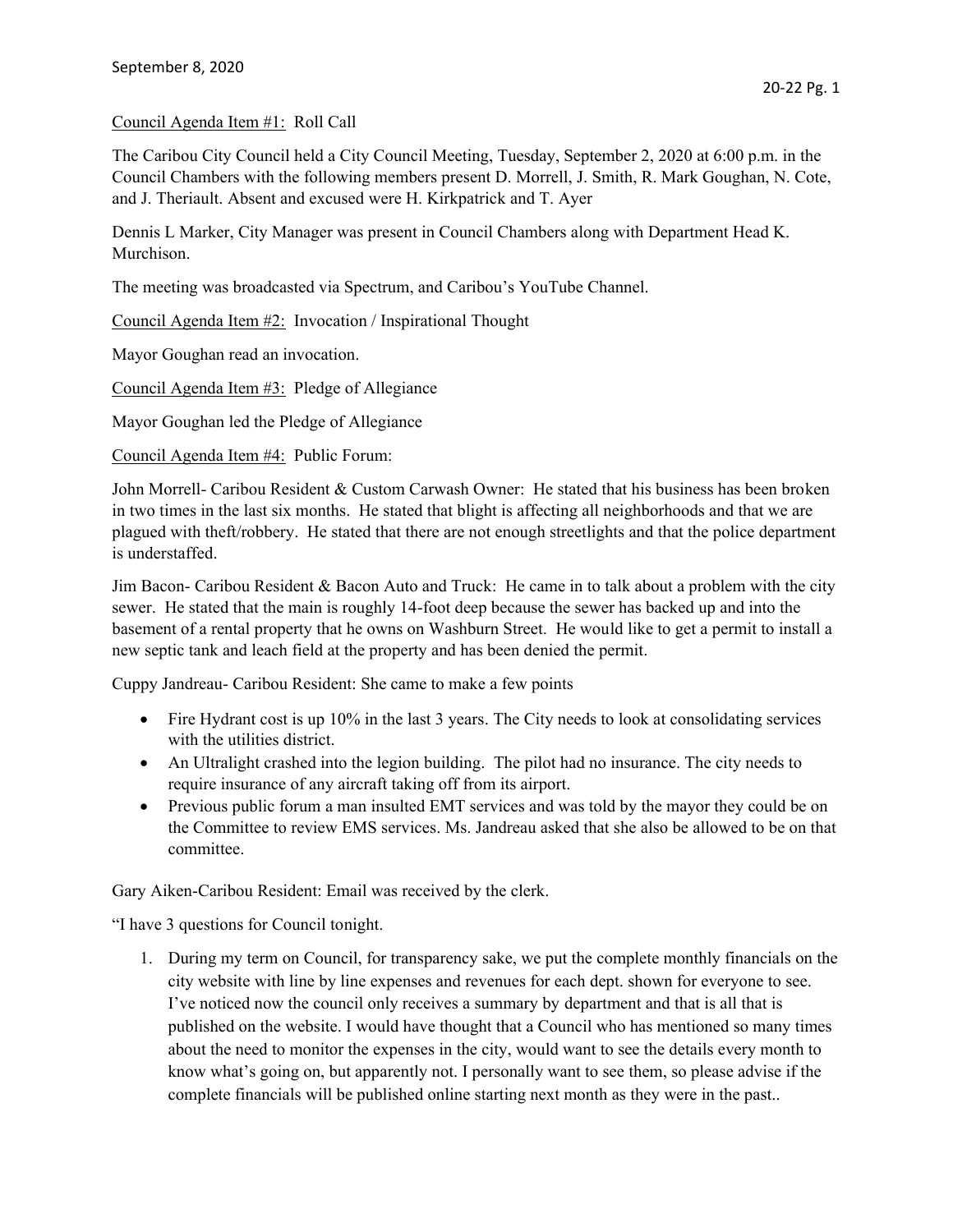- 2. While we are looking at transparency, and we all should be, especially the city council members, would you please tell me what part of Maine Statutes {Title 1} Chapter 13 sub section 405 allows you to go into executive session to sell tax acquired property which is on tonight's agenda? This statute also states, "A motion to go into executive session must indicate the precise nature of the business of the executive session and include a citation of one or more sources of statutory or other authority that permits an executive session for that business. In addition Title One Chapter 13 405 6 C . Discussion or consideration of the condition, acquisition or the use of real or personal property permanently attached to real property or interests therein or disposition of publicly held property or economic development only if premature disclosures of the information would prejudice the competitive or bargaining position of the body or agency. Which clearly is not an issue here? Please follow the rules.
- 3. Regarding Item #9 on tonight's agenda Community Improvement Program. It states "As drafted, the Community Improvement Program would be available to all businesses in the City without regard for location and would start next year" Does this mean anyone doing business out of their own home, such as accountants, would be able to get their house painted and be eligible for a grant to cover part of their cost from the city? It also states that "Applicants must be property owners or tenants with the property owner's written consent". Does this mean that if I own 10 different business locations in the city of Caribou I can have all my tenants apply for a grant for their location and reimburse them for their share, thereby improving my Real Estate holding at the taxpayer's expense? It also states in this program that "The City is authorized by the state to have a Community Improvement Grant Program using funds from Tax Increment Funds collected each year. If that is the case why is it stated at the beginning that "If the intent is to merely provide a funding opportunity for businesses outside of the TIF district that matches the façade improvement program, then the only question that needs to be addressed is the amount of funds to make available." There seems to be a contradiction there. If the TIF funds can be used for this, which I doubt, why are we implementing another program, which I think has a lot of loopholes in it? Lastly if this program is instituted, I think that it should include that sitting Council members and their immediate families are not eligible for any grants available.
- 4. In closing I would like to come to Council to bring up a number of issues, but I have noticed there are a number of Councilors who do not wear a mask. Do we have a policy for this or can everyone just do what they want? I realize if someone is going to speak, for clarity they might not want to wear the mask, but during public input they should be worn. You know the old saying, "If you're talking you can't be listening". If you're really interested in the opinions of the electorate during public input you should be listening.
- 5. Thank You for listening to my concerns."

Mayor Goughan stated that the city will look into the issues with the sewer permits.

Mayor Goughan read a letter he wrote to the EMT's

"I have a friend. I've known this friend for about 30 years. Over these 30 years I've known that my friend has strong political views and strong views on how life should be lived. My friend will usually back-up these views with educational facts on that particular issue. Oddly enough, my friend's predictions most often come true. My friend has a kind heart and if you were to become close to my friend I'm positive that you would sense this trait.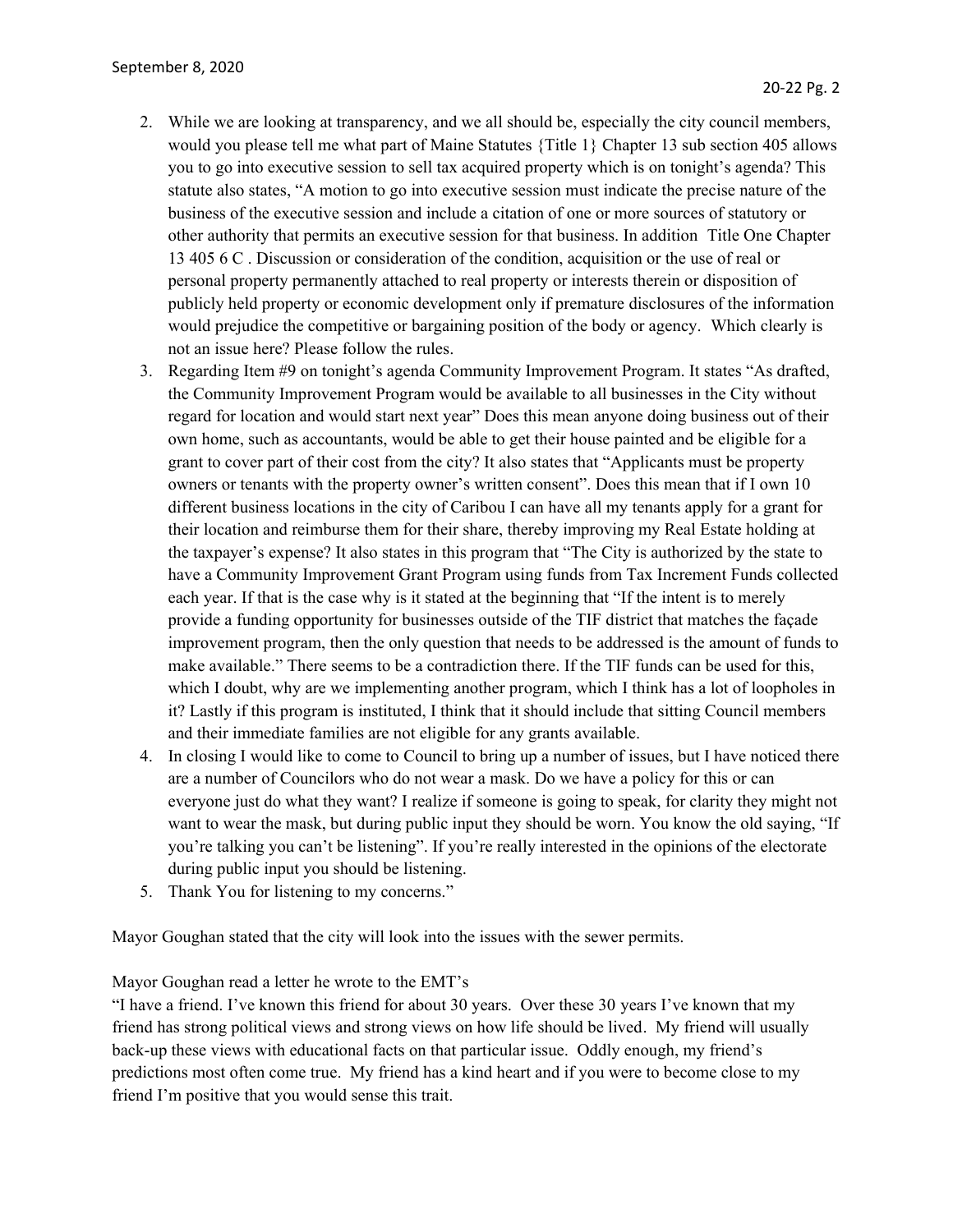My friend has very little problem-solving technique within their demeanor. My friend enjoys the battle more than the goal trying to be achieved. My friend is odd that way. My friend's soul lost its best friend about a year ago and is in search of a reason and life. A soul that is lonely and most likely hurting. A feeling and hurting that I myself will feel if "farmer" Gloria were to leave me first.

I am going to give my friend grace and support while going thru this period of their life on earth. On another subject, last night's meeting had three people speak during public forum. I want to say that there is a reason that professional people will say, "keep your comments short and to the point". After about 5 minutes I have developed the ability to listen to just the jest of the point or points being made. As Mayor, right or wrong, I have to admit this fact. At the end of last night's meeting, Dennis mentioned that he did not appreciate Wilfred's comment about the [EMS personnel] "groping" of his wife". I want to say that I must have heard it but it did not register in my brain. I had tuned him out 5 minutes prior. I am going to give myself an F- on this one.

I cannot be afraid "to back-up". The men of the Caribou-Fire Ambulance Department are due an apology. I have and will always admire their professional way in which they perform their jobs. Any other issues are not subject. The Mayor needs to apologies. I'm going for a walk in the woods to figure out how to do this necessary task.

Have a great evening "farmer" Mark "

Council Agenda Item #5: City Council Minutes

a. July 15 Special Meeting Minutes Amendment Motion made by J. Smith, seconded by N. Cote to accept the July 15 Special Meeting Minutes Amendment as presented. (5 Yes) So voted.

b. July 27 Regular Council Meeting

Motion made by J. Theriault, seconded by D. Morrell to accept the July 27 Regular Council Meeting Minutes as presented. (5 Yes) So voted.

c. August 10 Regular Council Meeting

Motion made by J. Theriault, seconded by J. Smith to accept the August 10 Regular Council Meeting minutes as presented. (5 Yes) So voted.

Council Agenda Item #6: Bid Award, Recognitions & Appointments

a. Tax Acquired Property Bid Award for 32 Fenderson Street

Motion made by J. Smith, seconded by J. Theriault to sell the property located at 32 Fenderson street for \$4500.00 to William Gehring. (5 Yes) So voted.

Council Agenda Item #7: Financials \_ July Financial Report Manager Marker reviewed the July Financials report dated 08/28/2020. Motion made by J. Smith, seconded by J. Theriault to accept the July Financial Report as presented. (5 Yes) So voted.

Council Agenda Item #8: Public Hearing

a. Ordinance No. 4, 2020 Series – Amending Liquor License Review Procedures Mayor opened the public hearing at 7:03 p.m. No one from the public was present to speak to the issue.

Mayor closed the hearing at 7:04 p.m.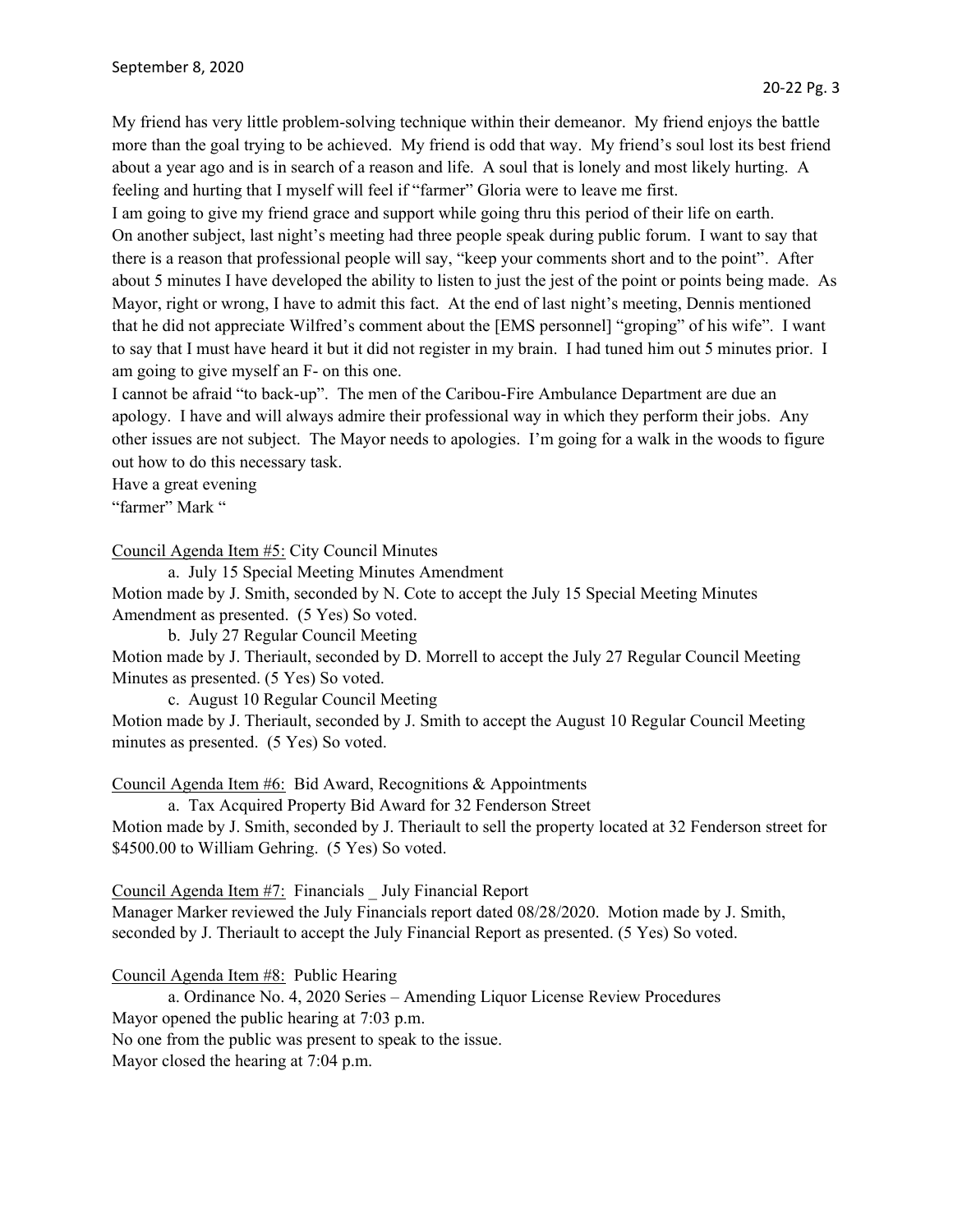Manager Marker explained the changes to the ordinance allow Administration to approve routine renewals or expansion requests so businesses will not have to be delayed by agendas timeframes. New applications still would go to council and any denials would still need to go to council for discussing. Motion made by J. Smith, seconded by J. Theriault to accept Ordinance No. 4, 2020 – Amending Liquor License Review Procedures as presented. (5 Yes) So voted.

## Council Agenda Item #9: New Business

a. Community Improvement Program

Manager Marker provided information on the new Community Improvement Program which is a program designed to mirror the façade improvement program. This is intended to provide a funding opportunity for businesses outside of the TIF district but still utilize TIF funds for the effort. Additional considerations need to be made about applicability and qualifications.

b. Sale of City owned property at 398 West Presque Isle Road Motion made by J. Smith, seconded by N. Cote to authorize the manager to accept the minimum bid of \$4800 and convey the property with a consent agreement. (5 Yes) So voted.

Council Agenda Item #10: Old Business & Adoption of Ordinances and Resolutions

a. Discussion and Possible Action Ordinance No. 4, 2020 Series, Amending Liquor License Review Procedures

This was completed under agenda item number 8 a.

Council Agenda Item #11: Reports and Discussion by Mayor and Council Members J. Theriault asked if the school still will have a resource officer and is the Police Department fully staffed? Manager Marker reported that the RSU was still funding the SRO position for the school year. There remains a vacancy in the department.

D. Morrell asked the Manager to request where the 1.2 million in savings in the school budget is with the new school project. He also asked where the city was at with the 110 Washburn Street property. Manager Marker related that the previous owner had been given notice to remove personal belongings. Public Works has indicated they could tear down and haul off the building.Councilor Morrell asked what the status of the fire station was. Manager Marker responded that the process is being finalized for advertisement.

Councilor Morrell asked for an update of the Pop-Up Junk yard on Access Highway. The tenant has been served and a court date is set for 10/03/2020.

Mayor Goughan asked for a certified letter from the state agency to find out why they cannot get involved with the junk yard.

Council Agenda Item #12: City Manager's Report

Manager Marker reviewed the City Manager's Report dated September 4, 2020

Council Agenda Item #13: Reports by staff and Appointed Officials

K. Murchison: More interest in tax acquired properties from places all around the country such as Texas, Colorado and even Southern Maine. Existing properties on the list have been torn down that were on the blight list. There is also interest in marijuana businesses having retail locations.

D. Brissette: Absentee Ballots, we have well over 600 applications processed at this time. People are receiving multiple applications for absentee ballots in their homes and, you only need to fill out one